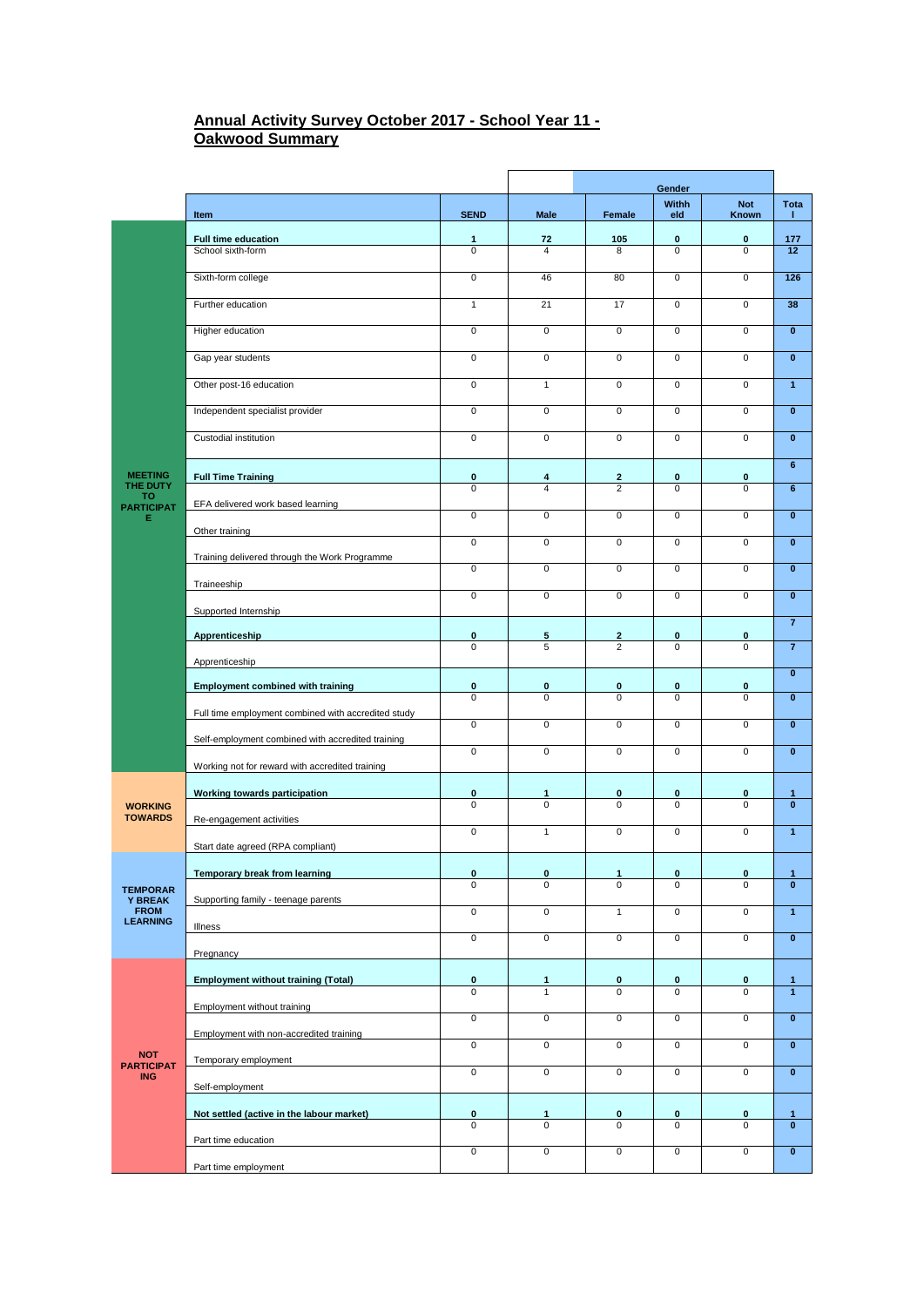|       |                                                                        | $\mathbf 0$         | $\mathbf 0$         | $\mathsf 0$    | 0                       | $\pmb{0}$           | $\pmb{0}$               |
|-------|------------------------------------------------------------------------|---------------------|---------------------|----------------|-------------------------|---------------------|-------------------------|
|       | Start date agreed (other)                                              | $\mathbf 0$         | $\mathbf 0$         | $\mathbf 0$    | $\mathbf 0$             | $\mathbf 0$         | $\pmb{0}$               |
|       | Working not for reward                                                 | $\mathsf{O}\xspace$ | $\mathsf{O}\xspace$ | 0              | 0                       | $\mathsf 0$         | $\bf{0}$                |
|       | Not ready for work or learning                                         |                     |                     |                |                         |                     |                         |
|       | Seeking employment, education or training                              | $\overline{0}$      | $\mathbf{1}$        | 0              | 0                       | $\mathsf 0$         | $\mathbf{1}$            |
|       | Not settled (not active in the labour market)                          | $\bf{0}$            | $\pmb{0}$           | $\bf{0}$       | 0                       | $\pmb{0}$           | $\mathbf 0$             |
|       | Supporting family - young carers                                       | $\Omega$            | $\Omega$            | 0              | $\mathbf 0$             | $\mathbf 0$         | $\mathbf{0}$            |
|       | Not available on religious grounds                                     | $\overline{0}$      | $\overline{0}$      | $\overline{0}$ | $\overline{0}$          | $\overline{0}$      | $\overline{\mathbf{0}}$ |
|       | Not economically active                                                | $\overline{0}$      | $\mathbf 0$         | $\overline{0}$ | $\overline{0}$          | $\overline{0}$      | $\overline{\mathbf{0}}$ |
|       | Not available - other reason                                           | $\overline{0}$      | $\overline{0}$      | $\overline{0}$ | $\overline{0}$          | $\overline{0}$      | $\overline{\mathbf{0}}$ |
|       | <b>Current activity not established</b>                                | $\pmb{0}$           | $\pmb{0}$           | $\bf{0}$       | 0                       | $\pmb{0}$           | $\pmb{0}$               |
|       |                                                                        | $\mathbf 0$         | $\mathbf 0$         | 0              | $\mathbf 0$             | $\mathbf 0$         | $\mathbf{0}$            |
|       | Current Situation Not Known                                            | $\overline{0}$      | $\mathbf 0$         | $\overline{0}$ | $\mathbf 0$             | $\mathsf 0$         | $\bf{0}$                |
|       | Cannot be contacted - no current address                               | $\mathsf 0$         | $\mathsf{O}\xspace$ | $\mathbf 0$    | 0                       | $\mathsf 0$         | $\pmb{0}$               |
|       | Refused to disclose activity                                           | $\mathbf 0$         | $\mathbf 0$         | $\mathbf{0}$   | $\mathsf 0$             | $\mathbf 0$         | $\mathbf{0}$            |
| Other | <b>Custodial Sentence</b>                                              | $\overline{0}$      | $\mathsf{O}\xspace$ | 0              | 0                       | $\overline{0}$      | $\pmb{0}$               |
|       | Asylum seekers without citizenship                                     |                     |                     |                |                         |                     |                         |
|       | Survey-TOTAL                                                           | $\mathbf{1}$        | 84                  | 110            | $\mathbf 0$             | $\mathbf 0$         | 194                     |
|       |                                                                        |                     |                     |                |                         |                     |                         |
|       | Occupation Type of those in full time Employment or<br><b>Training</b> |                     |                     |                |                         |                     |                         |
|       |                                                                        | <b>SEND</b>         | <b>Male</b>         | Female         | Withh<br>eld            | <b>Not</b><br>Known | Tota<br>$\sf ls$        |
|       | Managerial/professional                                                | 0                   | $\Omega$            | 0              | 0                       | $\mathbf 0$         | $\bf{0}$                |
|       | Clerical/secretarial                                                   | $\overline{0}$      | $\mathsf{O}\xspace$ | $\overline{0}$ | 0                       | $\mathbf 0$         | $\mathbf{0}$            |
|       | Skilled construction                                                   | $\pmb{0}$           | 3                   | $\mathbf 0$    | 0                       | $\mathsf 0$         | 3                       |
|       | Skilled engineering                                                    | $\mathsf{O}\xspace$ | 3                   | 0              | 0                       | $\mathsf 0$         | $\mathbf{3}$            |
|       |                                                                        | $\mathsf 0$         | $\mathsf{O}\xspace$ | $\mathbf 0$    | 0                       | $\mathsf 0$         |                         |
|       | Electrical/electronic                                                  | $\overline{0}$      | $\mathsf{O}\xspace$ | $\mathbf{0}$   | 0                       | $\overline{0}$      | $\mathbf{0}$            |
|       | Metal forming trades                                                   | $\pmb{0}$           | $\sqrt{2}$          | 0              | 0                       | $\mathsf 0$         | $\bf{0}$                |
|       | Vehicle trades                                                         | $\overline{0}$      | $\overline{0}$      | $\overline{0}$ | $\overline{0}$          | $\overline{0}$      | $\mathbf{2}$            |
|       | Textile/garments trades                                                | $\mathbf 0$         | $\overline{0}$      | $\overline{0}$ | $\overline{\mathbf{0}}$ | $\mathbf 0$         | $\mathbf 0$             |
|       | Other skilled trades                                                   | $\overline{0}$      | $\overline{0}$      | $\overline{0}$ | $\overline{0}$          | $\overline{0}$      | $\mathbf{0}$            |
|       | Protective service occs                                                | $\overline{0}$      | $\mathbf 0$         | $\overline{0}$ | $\overline{0}$          | $\overline{0}$      | $\mathbf{0}$            |
|       | Catering occs                                                          | $\overline{0}$      | $\overline{0}$      | $\overline{0}$ | $\mathbf 0$             | $\overline{0}$      | $\mathbf 0$             |
|       | Health care occs                                                       | $\overline{0}$      |                     | $\overline{0}$ |                         |                     | $\mathbf 0$             |
|       | Childcare & related occs                                               |                     | $\overline{0}$      |                | $\overline{0}$          | $\overline{0}$      | $\mathbf{0}$            |
|       | Hairdressing & related occs                                            | $\overline{0}$      | $\overline{0}$      | $\mathbf{1}$   | $\mathbf 0$             | $\mathsf 0$         | $\mathbf{1}$            |
|       | Other professional service occs                                        | $\overline{0}$      | $\overline{0}$      | $\overline{0}$ | $\overline{0}$          | $\overline{0}$      | $\mathbf 0$             |
|       | Sales occs                                                             | $\mathsf 0$         | $\mathsf 0$         | 0              | $\mathbf 0$             | $\mathsf 0$         | $\mathbf{0}$            |
|       | Plant/machine ops                                                      | $\overline{0}$      | $\overline{0}$      | $\overline{0}$ | $\overline{0}$          | $\overline{0}$      | $\mathbf{0}$            |
|       |                                                                        | $\mathbf 0$         | $\mathbf 0$         | $\mathbf 0$    | $\mathbf 0$             | $\mathbf 0$         | $\mathbf 0$             |
|       | Agric/forestry/fishing occs                                            | $\overline{0}$      | $\overline{0}$      | $\overline{0}$ | $\overline{0}$          | $\overline{0}$      |                         |
|       |                                                                        |                     |                     |                |                         |                     |                         |
|       | Labouring/unskilled industrial                                         | $\overline{0}$      | $\mathsf 0$         | 0              | $\mathbf 0$             | $\overline{0}$      | $\mathbf{0}$            |
|       | Mail workers                                                           | $\overline{0}$      | $\overline{0}$      | $\overline{0}$ | $\overline{0}$          | $\overline{0}$      | $\mathbf{0}$            |
|       | Unskilled service sector                                               | $\mathsf 0$         | $\mathbf{1}$        | $\mathbf{1}$   | $\mathbf 0$             | $\mathsf 0$         | $\mathbf{0}$            |